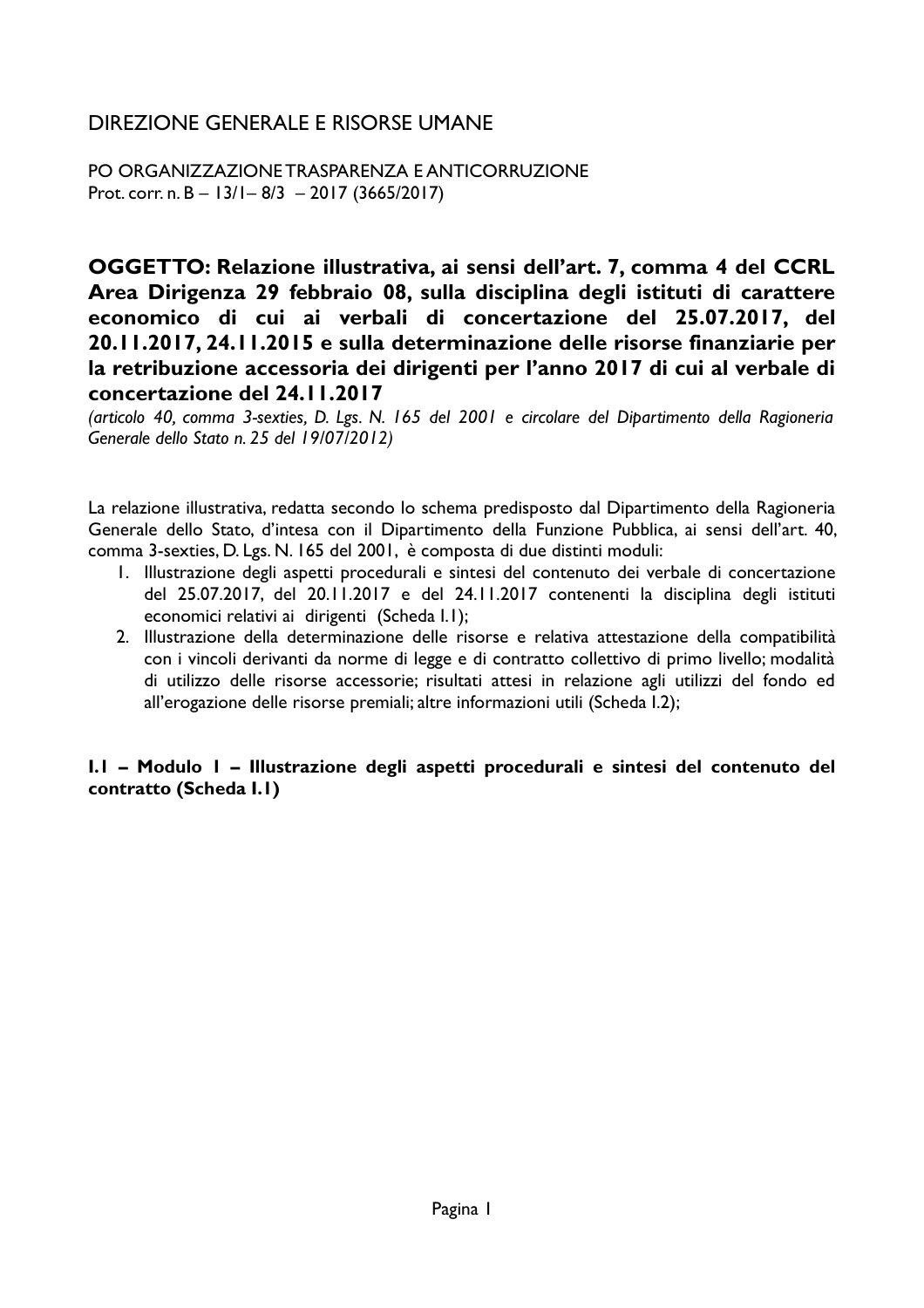| Data di sottoscrizione         |                                     | a) 25.07.2017, b) 20.11.2017, c) 24.11.2017, d) 24.11.2017.                                                |
|--------------------------------|-------------------------------------|------------------------------------------------------------------------------------------------------------|
| Periodo temporale di vigenza   |                                     | Decorrenza:                                                                                                |
|                                |                                     | La disciplina degli istituti di carattere giuridico economico                                              |
|                                |                                     | contempla diverse decorrenze: a) 01.08.2017, b)                                                            |
|                                |                                     | 01.12.2017, e c) 01.01.2018;                                                                               |
|                                |                                     | d) la determinazione delle risorse finanziarie per la                                                      |
|                                |                                     | retribuzione accessoria dei dirigenti interessa l'anno 2017                                                |
|                                |                                     | 24.11.2017, come anche illustrato all'interno della<br>relazione.                                          |
|                                | Composizione della delegazione      | Parte pubblica:                                                                                            |
| trattante                      |                                     |                                                                                                            |
|                                |                                     | Segretario Direttore Generale (Presidente)<br>• Vice Segretario Generale                                   |
|                                |                                     | Direttore delle Risorse Umane                                                                              |
|                                |                                     | Sottoscrizione: a) dal Presidente, b), c) e d) da parte di                                                 |
|                                |                                     | tutti i componenti el presidente, del Vice Segretario                                                      |
|                                |                                     | Generale e del Direttore delle Risorse Umane.                                                              |
|                                |                                     |                                                                                                            |
|                                |                                     | Organizzazioni sindacali ammesse alla contrattazione                                                       |
|                                |                                     | (elenco sigle):                                                                                            |
|                                |                                     | <b>CGIL FP</b>                                                                                             |
|                                |                                     | • CISL FPS                                                                                                 |
|                                |                                     | UIL FPL                                                                                                    |
|                                |                                     | <b>DIREL</b>                                                                                               |
|                                |                                     | <b>CISAL Enti locali FVG</b>                                                                               |
|                                |                                     | <b>DIRER FVG</b>                                                                                           |
|                                |                                     |                                                                                                            |
|                                |                                     | Organizzazioni sindacali firmatarie:                                                                       |
|                                |                                     | a) Fabris (CISL) Leonardi e Sferco (DIREL); b), c) e d)                                                    |
|                                |                                     | Giglio (CGIL), Fabris (CISL), Leonardi e Sferco (DIREL);                                                   |
| Soggetti destinatari           |                                     | Personale dirigente                                                                                        |
| Materie trattate dal contratto |                                     | a) seduta di concertazione del 25.07.2017: Modifica della                                                  |
|                                | integrativo (descrizione sintetica) | disciplina degli incarichi ad interim, Modifica ai fattori di                                              |
|                                |                                     | valutazione comportamentali, Modifca agli hygiene factor,                                                  |
|                                |                                     | Valore minimo per l'ottenimento di una valutazione                                                         |
|                                |                                     | positiva, Regime delle sostituzioni dal punto di vista                                                     |
|                                |                                     | organizzativo e da quello premiale, Previsione di                                                          |
|                                |                                     | remunerazione di particolari funzioni in via transitoria.                                                  |
|                                |                                     | b) seduta di concertazione del 20.11.2017: Attribuzione e                                                  |
|                                |                                     | remunerazione di particolari funzioni in via transitoria                                                   |
|                                |                                     | c) seduta di concertazione del 24.11.2017: Modifica<br>sistema di graduazione delle posizioni dirigenziali |
|                                |                                     | d) seduta di concertazione conclusa il 24.11.2017:                                                         |
|                                |                                     | Determinazione delle risorse per la retribuzione                                                           |
|                                |                                     | accessoria dei dirigenti per l'anno 2017.                                                                  |
|                                |                                     |                                                                                                            |
| <b>Rispetto</b>                | Intervento                          | Sottoposizione al Collegio dei Revisori dei Conti del                                                      |
| dell'iter                      | dell'Organo di                      | Comune, onde consentire il controllo di cui all'art. 7,                                                    |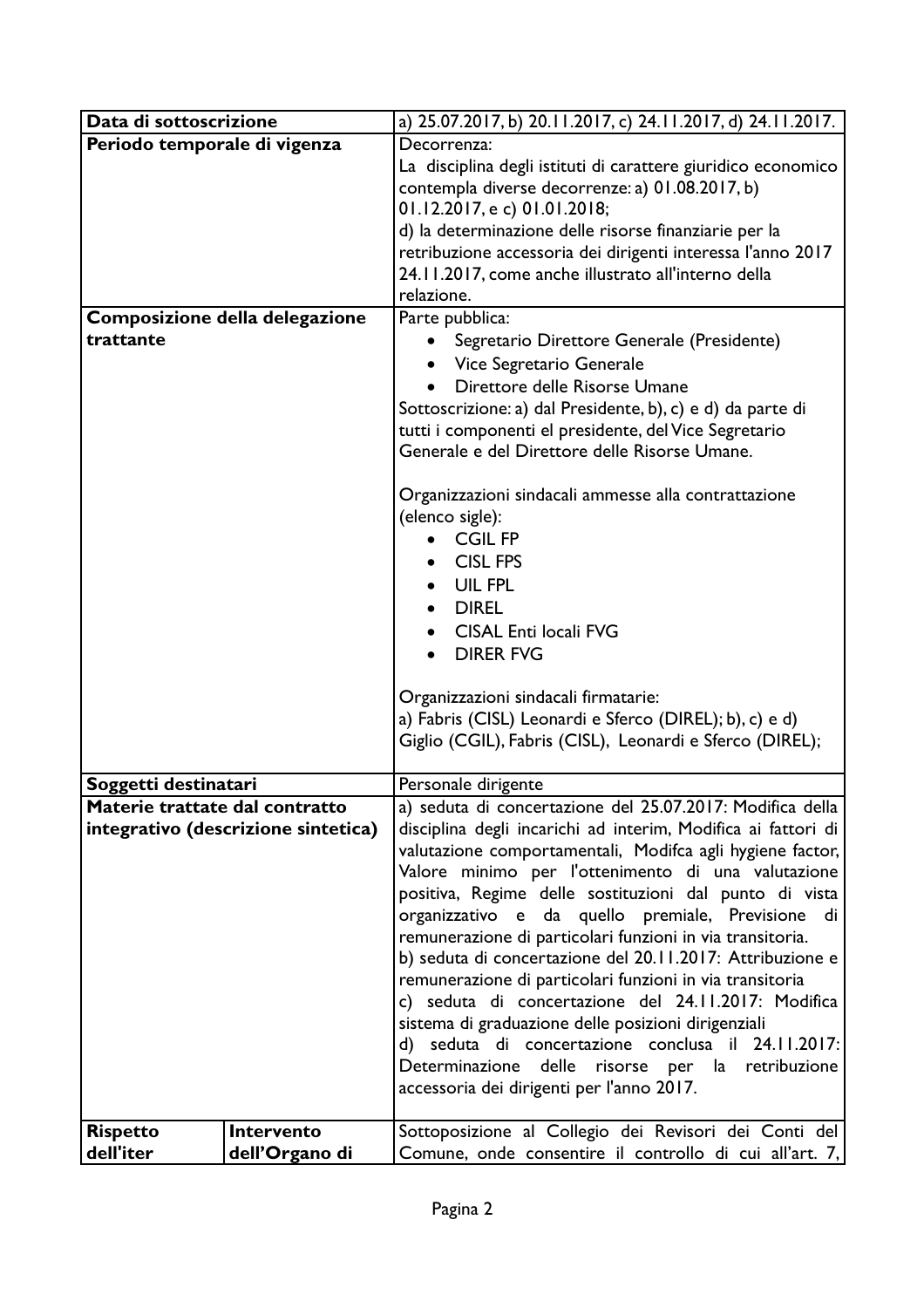| adempimenti<br>procedurale e<br>degli atti<br>propedeutici e<br>successivi alla<br>contrattazione | controllo interno.<br><b>Allegazione della</b><br><b>Certificazione</b><br>dell'Organo di<br>controllo interno<br>alla Relazione<br><b>Illustrativa</b>                                     | comma 4, del CCRL 29 febbraio 2008, previsto per il<br>costo della contrattazione collettiva decentrata integrativa<br>e applicabile anche al verbale di concertazione da cui<br>discendono effetti economici che tale costo interessano.<br>Acquisizione della certificazione dell'Organo in data                                                                                                                                                          |
|---------------------------------------------------------------------------------------------------|---------------------------------------------------------------------------------------------------------------------------------------------------------------------------------------------|-------------------------------------------------------------------------------------------------------------------------------------------------------------------------------------------------------------------------------------------------------------------------------------------------------------------------------------------------------------------------------------------------------------------------------------------------------------|
|                                                                                                   | Attestazione del<br>rispetto degli<br>obblighi di legge<br>che in caso di<br>inadempimento<br>comportano la<br>sanzione del<br>divieto di<br>erogazione della<br>retribuzione<br>accessoria | Sono stati approvati:<br>Piano Triennale di Prevenzione della Corruzione e<br>della Trasparenza 2017-2019 con deliberazione<br>giuntale n. 107 del 30.03.2017<br>Piano della Performance 2017-2019, unificato<br>organicamente con il Piano Esecutivo di Gestione<br>2017-2019, approvato con deliberazione giuntale n.<br>350 del 9.08.2017<br><b>Eventuali osservazioni:</b> I) Per la definizione delle risorse in luogo di contrattazione integrativa l |

Per la definizione delle risorse, in luogo leggasi verbale di concertazione.

## I.2 – Modulo 2 - Illustrazione dell'articolato del contratto e relativa attestazione della compatibilità con i vincoli derivanti da norme di legge e di contratto nazionale modalità di utilizzo delle risorse accessorie - risultati attesi in relazione agli utilizzi del fondo ed all'erogazione delle risorse premiali - altre informazioni utili (Scheda I.2)

(Il modulo ripercorre ogni articolo dell'accordo proposto alla certificazione ai fini della verifica della compatibilità con i vincoli derivanti da norme di legge e di contratto nazionale, illustrandone in modo chiaro e verificabile i contenuti e gli eventuali elementi contestuali necessari alla comprensione del testo contrattuale)

## Elementi di contesto

Il quadro normativo da tener presente per la determinazione delle risorse accessorie per la dirigenza dell'anno 2017, oltre che nelle norme contrattuali di riferimento, risiede nelle norme sul "salario accessorio e sperimentazione" di cui all'articolo 23, comma 2, del Decreto Legislativo n. 75/2017 che, nell'abrogare la precedente disciplina contenuta nell'articolo 1, comma 236, della Legge 28 dicembre 2015, n. 208 "Disposizioni per la formazione del bilancio annuale e pluriennale dello Stato (legge di stabilita' 2016)", dispone che "Nelle more di quanto previsto dal comma I (nuova futura disciplina della contrattazione collettiva di I livello), al fine di assicurare la semplificazione amministrativa, la valorizzazione del merito, la qualità dei servizi e garantire adeguati livelli di efficienza ed economicità dell'azione amministrativa, assicurando al contempo l'invarianza della spesa, a decorrere dal 1° gennaio 2017, l'ammontare complessivo delle risorse destinate annualmente al trattamento accessorio del personale, anche di livello dirigenziale, di ciascuna delle amministrazioni pubbliche di cui all'articolo 1, comma 2, del Decreto Legislativo 30 marzo 2001, n. 165, non può superare il corrispondente importo determinato per l'anno 2016."

L'importo per l'anno 2016 era stato determinato, a sua volta, sulla base dell'articolo 1, comma 236, sopra citato, nel medesimo importo determinato per l'anno 2015 senza la necessità di operare la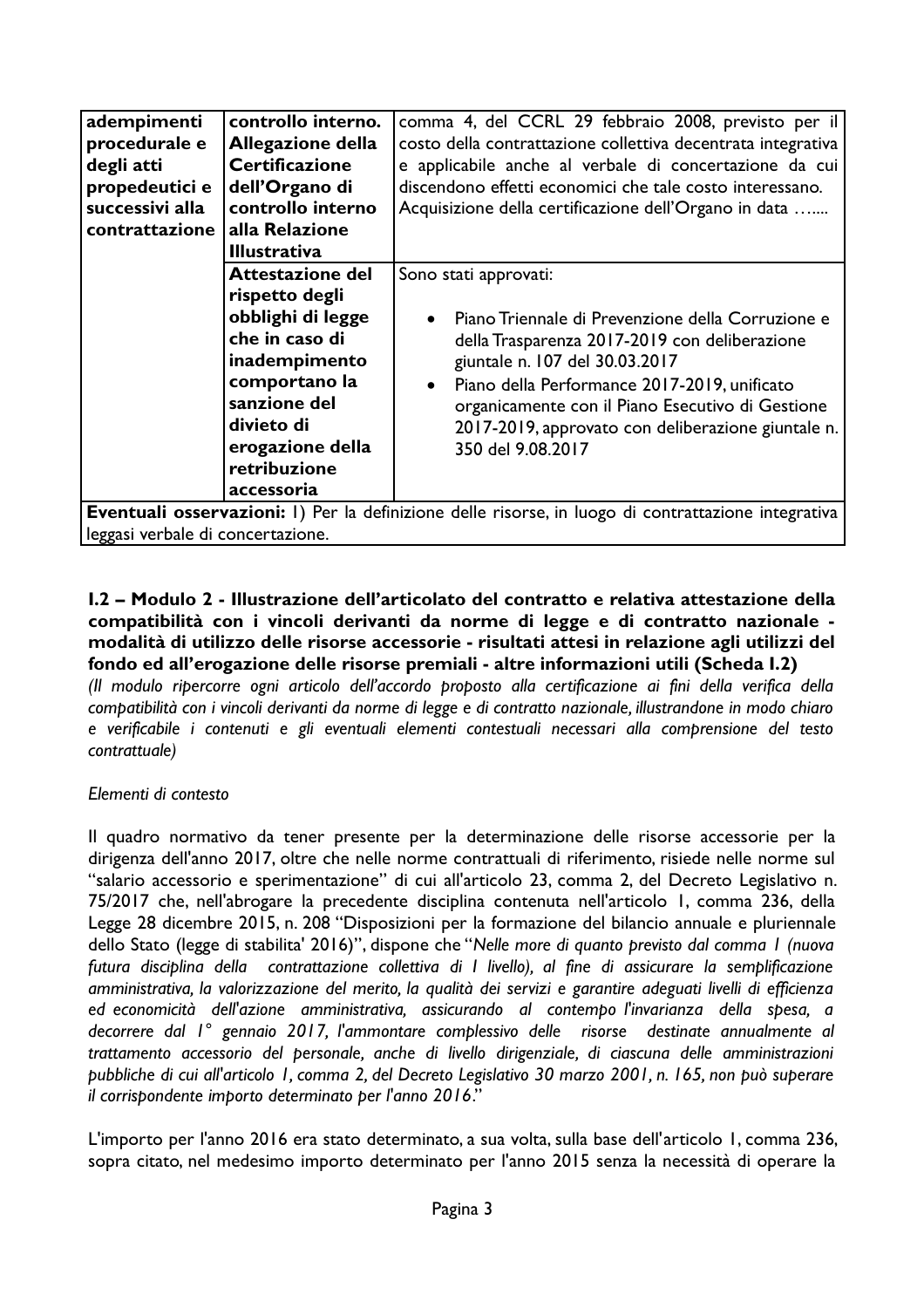riduzione proporzionale alla riduzione del personale in servizio, in quanto sono state fatte salve le assunzioni per le posizioni dirigenziali che si sarebbero rese vacanti, prevedendone la copertura tramite gli istituti della mobilità e del contratto a tempo determinato ai sensi dell'articolo 110 del TUEL (D.Lgs n. 267/2000), nel piano delle assunzioni approvato con la deliberazione giuntale n. 263 del 30.05.2016, come consentito dalle norme regionali e nazionali in materia. Rispetto alla somma risultante da tutte le necessità di finanziamento, la riduzione, pari ad una somma di euro 23.976,00.- è stata effettuata per il motivo di non superare il limite massimo (lo stesso del 2015).

Nel calcolare le risorse per il 2015, infine, si era tenuto conto, oltre che delle norme contrattuali di riferimento, dell'art. 9 comma 2 bis del D.L. n. 78/2010, come modificato da ultimo dalla L. n. 147/2013, secondo il quale "a decorrere dall'01.01.2015, le risorse destinate annualmente al trattamento economico accessorio sono decurtate di un importo pari alle riduzioni operate per effetto del precedente periodo"; ove per precedente periodo si intende il quinquennio 2010-2014. La decurtazione era stata calcolata pari alla somma di tutte le riduzioni operate su detto fondo per gli anni dal 2011 al 2014, secondo l'indirizzo più rigoroso contenuto nella deliberazione della Corte dei Conti, Sezione Regionale di Controllo per l'Emilia Romagna, n. 139 del 15.10.2015. L'importo del 2015 era stato stabilito nel verbale di concertazione del 15.12.2015, come recepito con la deliberazione giuntale n. 639 del 2.12.2015 a seguito dell'esame di Codesto Collegio, conclusosi con parere favorevole espresso in data 16.12.2015, sulla base della relazione illustrativa e tecnico finanziaria di riferimento.

Con riferimento alla situazione della macrostruttura organizzativa dell'Ente, sulla quale insistono le posizioni dirigenziali remunerate per la parte accessoria con il fondo in questione, nell'anno 2017 vi è stato il passaggio da una struttura di 33 posizioni, protrattasi dall'anno 2016 (deliberazione giuntale n. 567 del 14.11.2016, come modificata con deliberazione giuntale n. 626 del 28.11.2016) ad una di 31 per effetto della deliberazione giuntale n. 308 del 07.07.2017, che ha ridotto le aree da 9 a 8 e i servizi da 24 a 23.

Nel contempo, il regime degli incarichi dirigenziali è transitato verso l'eliminazione degli incarichi temporanei ai funzionari e, quindi, la copertura delle posizioni dirigenziali, i cui relativi incarichi alla data del 30.04.2017, è stata assicurata, a partire dall'01.05.2017 e infine scadevano dall'01.08.2017 per tutto il mandato elettivo, tramite contratti di lavoro a tempo indeterminato e contratti di lavoro a tempo determinato ai sensi dell'art. II0 del Decreto Legislativo n. 267/00, restando, alla fine, solo una posizione ricoperta con incarico ad interim.

Con riferimento ai verbali di concertazione oggetto dell'odierno controllo da parte di Codesto Collegio, dall'incontro con le rappresentanze sindacali dell'area di contrattazione dirigenziale, si è pervenuti ad un primo verbale di concertazione in data 25.07.2017, recepito con deliberazione giuntale n. 355 del 09.08.2017, con il quale sono stati modificati alcuni istituti, quali quelli relativi alla modifica della disciplina degli incarichi ad interim, modifica di un fattore di valutazione modifica di alcuni hygiene factor, elevazione del valore minimo per comportamentale, l'ottenimento di una valutazione positiva, disciplina delle sostituzioni dei dirigenti in servizio dal punto di vista organizzativo e da quello premiale, previsione della remunerazione di particolari funzioni transitorie e formulato un testo coordinato che ha sostituito tutti i precedenti verbali di concertazione che regolavano gli istituti economico-organizzativi relativi alla dirigenza, stratificatisi dal 2012 in poi. Nell'ambito dello stesso è stata inserita una nota programmatica per la successiva modificazione del sistema di graduazione delle posizioni dirigenziali.

Successivamente, a seguito degli incontri svoltisi nei giorni 14.11.2017, 20.11.2017 e 24.11.2017, si è pervenuti, nelle ultime due date, alla sottoscrizione di ulteriori 3 verbali di concertazione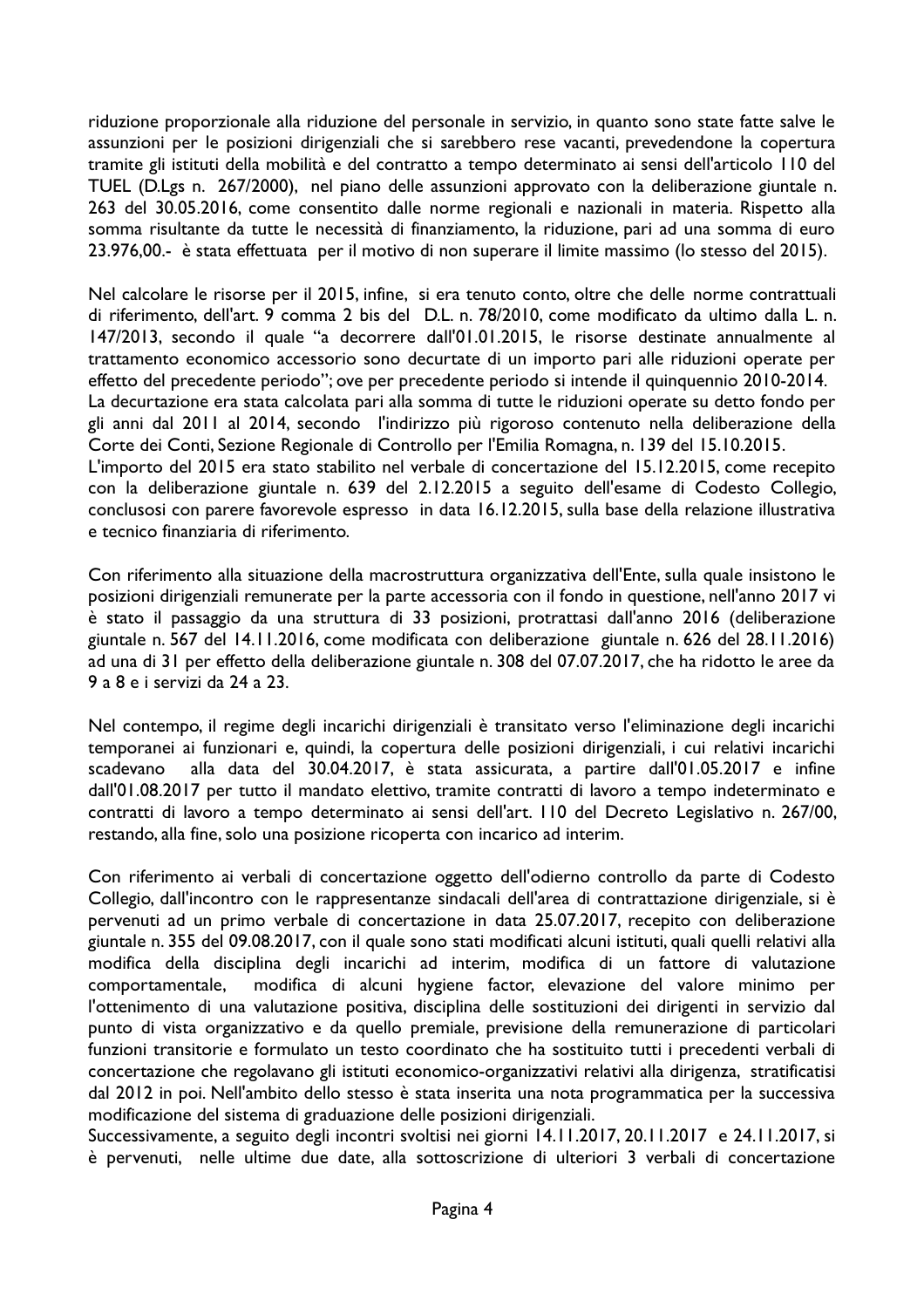riguardanti, rispettivamente, l'attribuzione e remunerazione di particolari funzioni in via transitoria (20.11.2017) e la modifica del sistema di graduazione delle posizioni dirigenziali nonché la determinazione delle risorse per la retribuzione accessoria dei dirigenti per l'anno 2017 (ambedue il 24.11.2017).

Ai fini del controllo dei verbali di concertazione indicati sopra, da parte di Codesto Collegio dei Revisori dei Conti, era già stato stabilito nella deliberazione, citata sopra, di recepimento del verbale del 25.07.2017, che lo stesso controllo sarebbe stato attivato contestualmente alla quantificazione delle risorse per la retribuzione accessoria dei dirigenti 2017, in quanto le modifiche immediatamente avviate riguardavano soltanto la nuova disciplina dell'interim, prevedente una diminuzione del compenso e quindi nessun aumento di spesa.

In effetti, è soltanto con la sottoscrizione degli ultimi verbali, tutti sottoposti contestulamente al presente controllo, che, come si vedrà di seguito nel dettaglio, vengono disciplinati nuovi istituti di carattere transitorio che comportano spese aggiuntive se pur di entità molto limitata nel complesso.

a) Illustrazione dell'ipotesi di contratto integrativo, in modo da fornire un quadro esaustivo della regolamentazione di ogni materia e delle norme legislative e contrattuali che legittimano la contrattazione nella specifica materia trattata.

Al fine di fornire quanto richiesto dalla circolare n. 25 del 19 luglio 2012 [lettera a) punto II.2. Modulo 2 Illustrazione dell'articolato del contratto, pag. 6], oltre che l'illustrazione delle risorse finanziarie si richiama di seguito anche la disciplina relativa agli istituti che hanno subito modifiche in ragione dei verbali di concertazione oggetto del controllo.

Con riferimento all'art. I "Affidamento e revoca degli incarichi dirigenziali":

Con il verbale di concertazione del 25.07.2017 viene modificata la disciplina economica dell'interim tramite la diminuzione del valore dell'importo aggiuntivo a titolo di retribuzione di risultato che passa dal 70 al 50 % del valore della retribuzione di posizione annua. Viene prevista un'ulteriore norma che ha una logica redistributiva, volta ad evitare che nei casi in cui sia necessario attribuire incarichi ad interim, gli stessi siano affidati ripetutamente ai medesimi soggetti, con l'introduzione di un criterio di rotazione, analogamente a quanto previsto dalle norme sulla prevenzione della corruzione.

Come già ricordato sopra, l'attuazione delle modifiche sopra delineate a partire dai nuovi incarichi dirigenziali, decorrenti dall'01.08.2017, ha consentito di realizzare un immediato conseguente risparmio di spesa.

Con riferimento all'articolo 2-"Verifica dei risultati e valutazione dei dirigenti":

- Il verbale di concertazione del 25.07.2017 ha apportato diversi cambiamenti riguardanti :
	- I) la descrizione e declinazione di uno dei fattori valutativi comportamentali;
	- 2) la precisazione di alcuni "hygiene factor" anche in relazione alla necessità di adeguarli alle novità legislative:
	- 3) l'adeguamento del valore minimo cui far corrispondere una valutazione positiva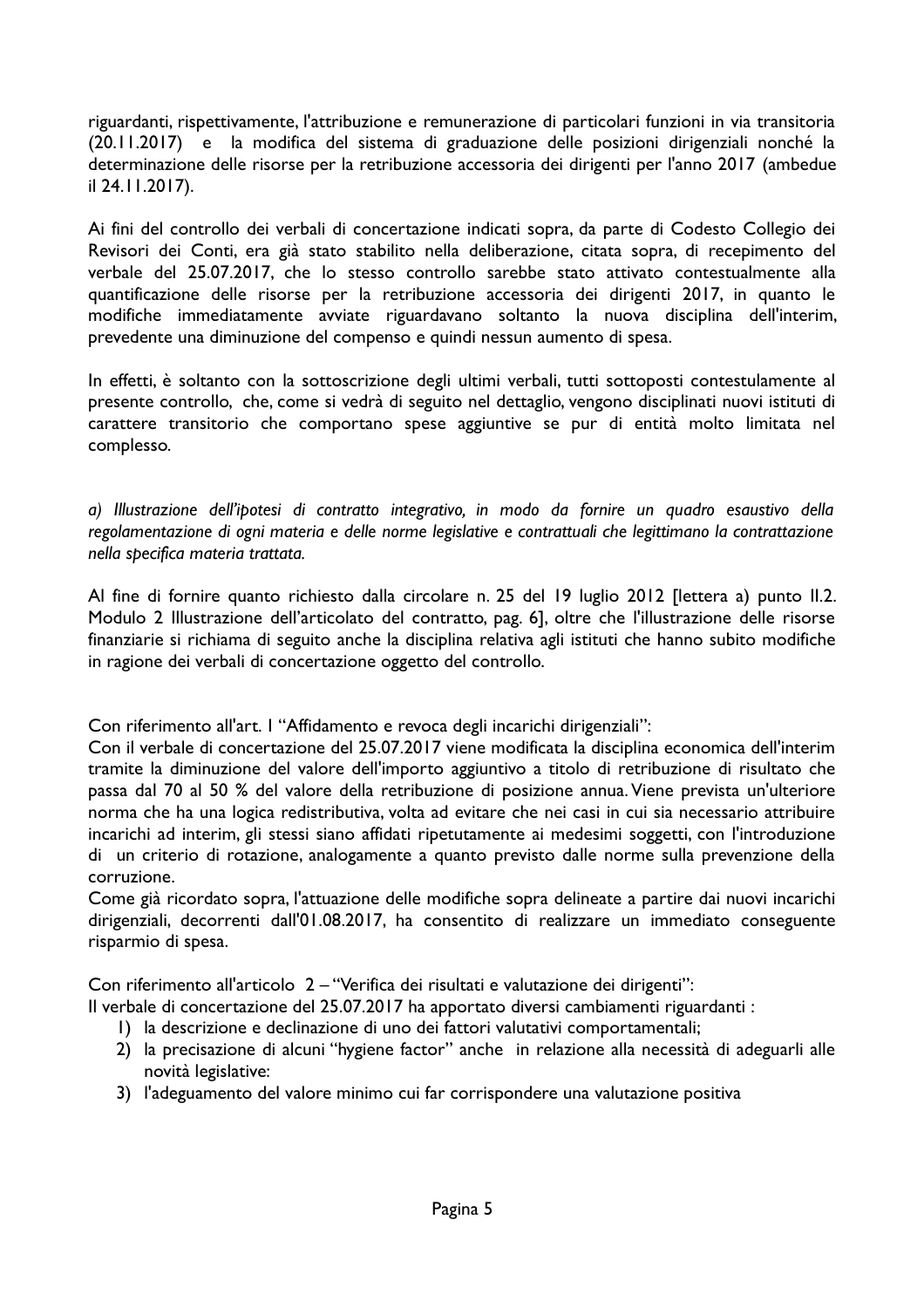Riguardo al punto 1), il fattore prestazionale comportamentale numero 8 relativo alla "capacità di relazione (collaboratori e organi)" è stato modificato sia nella definizione sia nella descrizione, in modo da farvi ricomprendere l'attenzione ad una corretta gestione del personale. La nuova denominazione "Capacità di gestire il personale dipendente e le relazioni con gli interlocutori" e i nuovi contenuti hanno il fine di centrare l'utilizzazione del fattore anche sul rigoroso rispetto degli istituti dell'azione disciplinare, dell'adibizione alle corrette mansioni etc. evidenziando il rilievo negativo che, nella valutazione di tale comportamento, possano avere le "declaratorie" di "condotte difformi" sancite da parte di "organi esterni o giurisdizionali".

Riguardo al punto 2) vengono recepiti gli adattamenti degli hygiene factor alle novelle normative normative, operate da parte del decreto legislativo n. 75/2016 "Decreto Madia" sul pubblico impiego, agli articoli 7, comma 5 bis, e 36 c. 5 del decreto legislativo n. 165/2001 in ordine:

- al divieto di stipulare contratti di collaborazione che si concretano in prestazioni di lavoro esclusivamente personali, continuative e le cui modalità di esecuzione siano organizzate dal committente anche con riferimento ai tempi e al luogo di lavoro. La violazione di tale divieto determina la mancata erogazione della retribuzione di risultato;
- alla violazione di disposizioni imperativec riguardanti l'assunzione o l'impiego dei lavoratori  $\,$ ed in particolare delle disposizioni dell'art. 36 del decreto legislativo n. 165/2001 della cui responsabilità i dirigenti sono chiamati a rispondere, in sede di valutazione, con una penalizzazione di 5 punti, come previsto nella declaratoria dello specifico hygiene factor.

Riguardo al punto 3), è stato elevato da 50 a 70 punti, su 100 complessivi, il punteggio finale minimo in esito alla valutazione necessario per l'erogazione della retribuzione di posizione al di sotto del quale occorre attivare la procedura di contraddittorio a salvaguardia del dirigente, prevista per la valutazione negativa. Conseguentemente, anche nel rapporto tra la valutazione dei comportamenti e degli obiettivi, il limite è stato elevato da 24 a 30 per i primi e da 26 a 40 per i secondi.

Tale più rigoroso trattamento si correla allo stato di maturità del sistema, già in vigore in questa guisa dal 2009.

Nell'ambito dell'articolo è stata materialmente attuata la revisione della denominazione "Nucleo di Valutazione", già virtualmente modificata nel 2013 tramite un rinvio, con la nuova denominazione dell' "Organismo Indipendente di Valutazione", figura introdotta dal decreto legislativo n. 150/2009 "Brunetta" in sostituzione della precedente, con rinnovati compiti di garanzia di terzietà e integrità dell'operare amministrativo.

Con riferimento all'articolo 4 "Retribuzione di Posizione", il verbale di concertazione del 25.07.2017 prevedeva una norma programmatica circa la revisione del sistema di graduazione delle posizioni dirigenziali, con l'introduzione relativamente alla categoria B di una fascia intermedia tra quella di euro 44.000,00 e quella di 52.000,00, per creare, in concomitanza con gli aumenti di carico funzionale attribuiti ai dirigenti, una possibilità di crescita progressiva.

In effetti si è pervenuti alla ambita disciplina integrativa con il verbale del 24.11.2017 che prevede l'introduzione di una fascia da euro 48.000,00, parallelamente a una modifica dei fattori per la graduazione delle posizioni dirigenziali.

Il nuovo sistema per la pesatura delle posizioni dirigenziali dell'ente appartenenti alla categoria B (Posizioni dirigenziali di servizio o unità di progetto con direzione di struttura) è descritto nell'allegato A) al verbale di concertazione del 24.11.2017 ed è concepito in modo da fornire la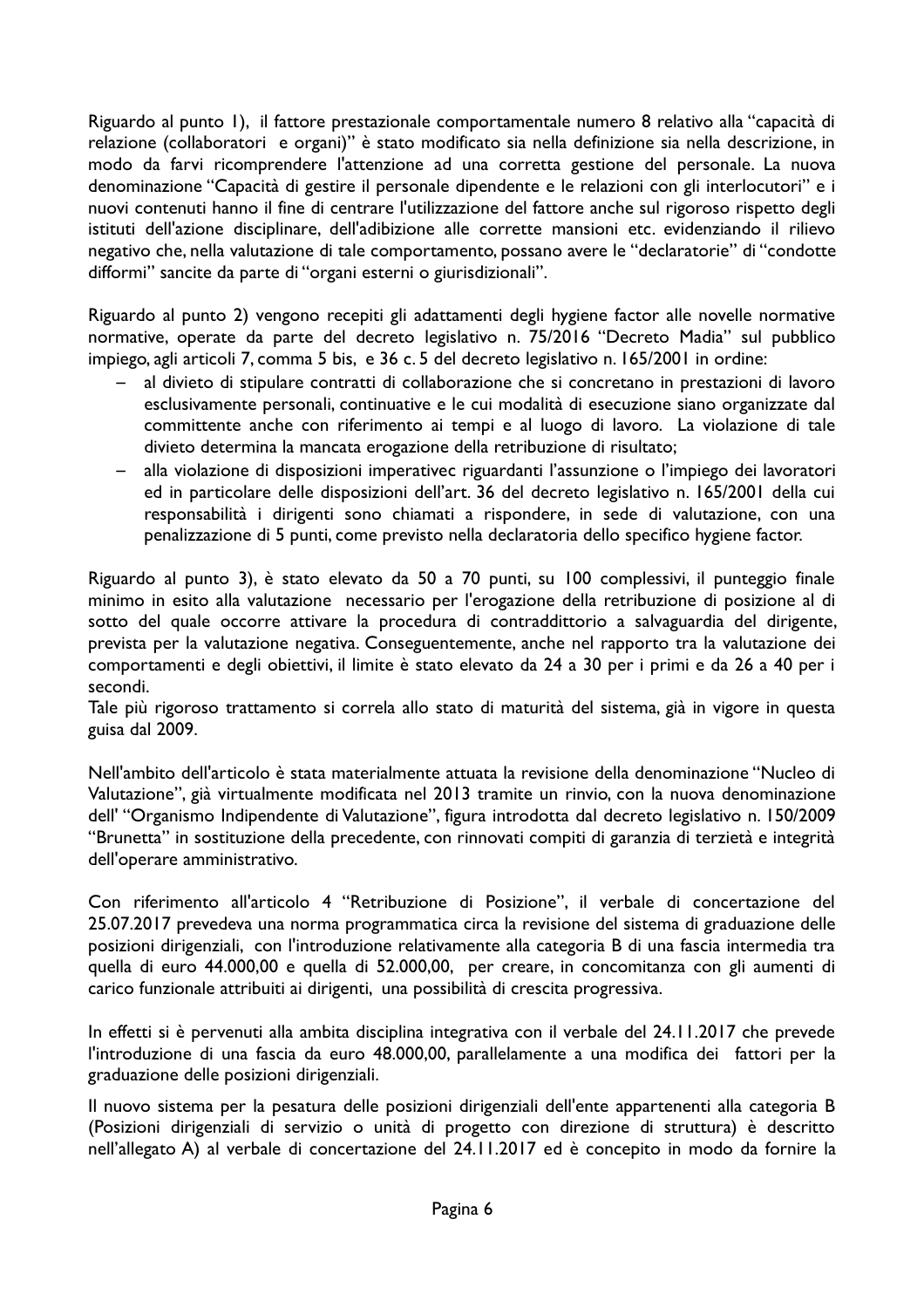possibilità di effettuare graduazioni che tengano conto di diverse complessità gestionali. Le stesse sono riassumibili con la necessità di operare all'esterno delle sedi o su più sedi, la diversa incidenza del personale gestito, in una rivisitazione al raddoppio delle entità numeriche delle fasce, la particolare incidenza di attività che ineriscono a nuovi ambiti/luoghi/rapporti (per tutti Porto Vecchio che presto diventerà una parte usuale della città ma la cui misura presenta non poche complessità di gestione e di finanziamento unitamente ad un ventaglio di opportunità da porre in evidenza e portare a frutto) e, inoltre, l'attenzione ad attività peculiari che recano tra le finalità quella di creare valore aggiunto per la città e gli amministrati.

La sostituzione, ancora, di un fattore di graduazione che enfatizzava la "dinamicità dell'innovazione" con uno che premia la "quantità di funzioni gestite" vuole valorizzare:

- sia le eventuali funzioni aggiuntive attribuite a seguito dello smembramento di altri posizioni  $\sim$  . dirigenziali o dell'accorpamento di Aree, in linea con quanto prospettato con i più recenti documenti di programmazione dell'organizzazione.
- sia il carico che il dirigente mantiene direttamente dopo la devoluzione di funzioni effettuata con l'ultima istituzione delle PO su rinnovate basi di precisa delega.

Infine l'eliminazione di un fattore di graduazione che enfatizzava la "fusione di due servizi" che ha esaurito la funzione d'essere ed era legato alla natura delle riorganizzazioni precedenti.

Per una immediata comprensione si rappresentano in allegato i criteri di graduazione che hanno subito modifiche con l'evidenza delle stesse.

Il diverso sistema di pesatura comporterà la necessità di graduare nuovamente l'intera struttura a valere dal gennaio 2018, secondo i nuovi parametri.

Per quanto riguarda l'istituzione dell'accennata fascia intermedia corrispondente a una retribuzione di posizione di euro 48.000,00.- annui e la rimodulazione dei punteggi delle fasce di valore basta seguire il seguente schema che evidenzia le diversità tra il precedente sistema e quello in via di recepimento.

"Dalla data dell'01.01.2018 la retribuzione di posizione viene determinata, tenendo conto dei parametri indicati al comma 1 dell'art. 45 del CCRL 29/02/2008 e nei limiti delle risorse di cui all'art. 47 del CCRL 29/02/08, nei seguenti valori economici annui lordi per tredici mensilità:

- A) Posizioni dirigenziali di consulenza, studio e ricerca; posizioni dirigenziali di unita' di progetto senza direzione di struttura; posizioni dirigenziali con funzioni ispettive: euro 22.000.00
- B) Posizioni dirigenziali di servizio o unità di progetto con direzione di struttura secondo il punteggio riportato in applicazione del metodo di graduazione delle posizioni di cui al verbale di concertazione del 24.11.2017: da punti 0 a punti +0, 15, estremi compresi, euro 33.500,00.-; da punti +5 20 a punti 30, estremi compresi, euro 40.000,00.-; da punti 35 a punti 50, 45, estremi compresi, euro 44.000,00.-;
	- da punti 50 a punti 55, estremi compresi, euro 48.000,00.-;

oltre i 55 60 punti, estremo compreso, euro 52.000,00.-

C) Posizioni dirigenziali di Area: euro 67.500,00.-"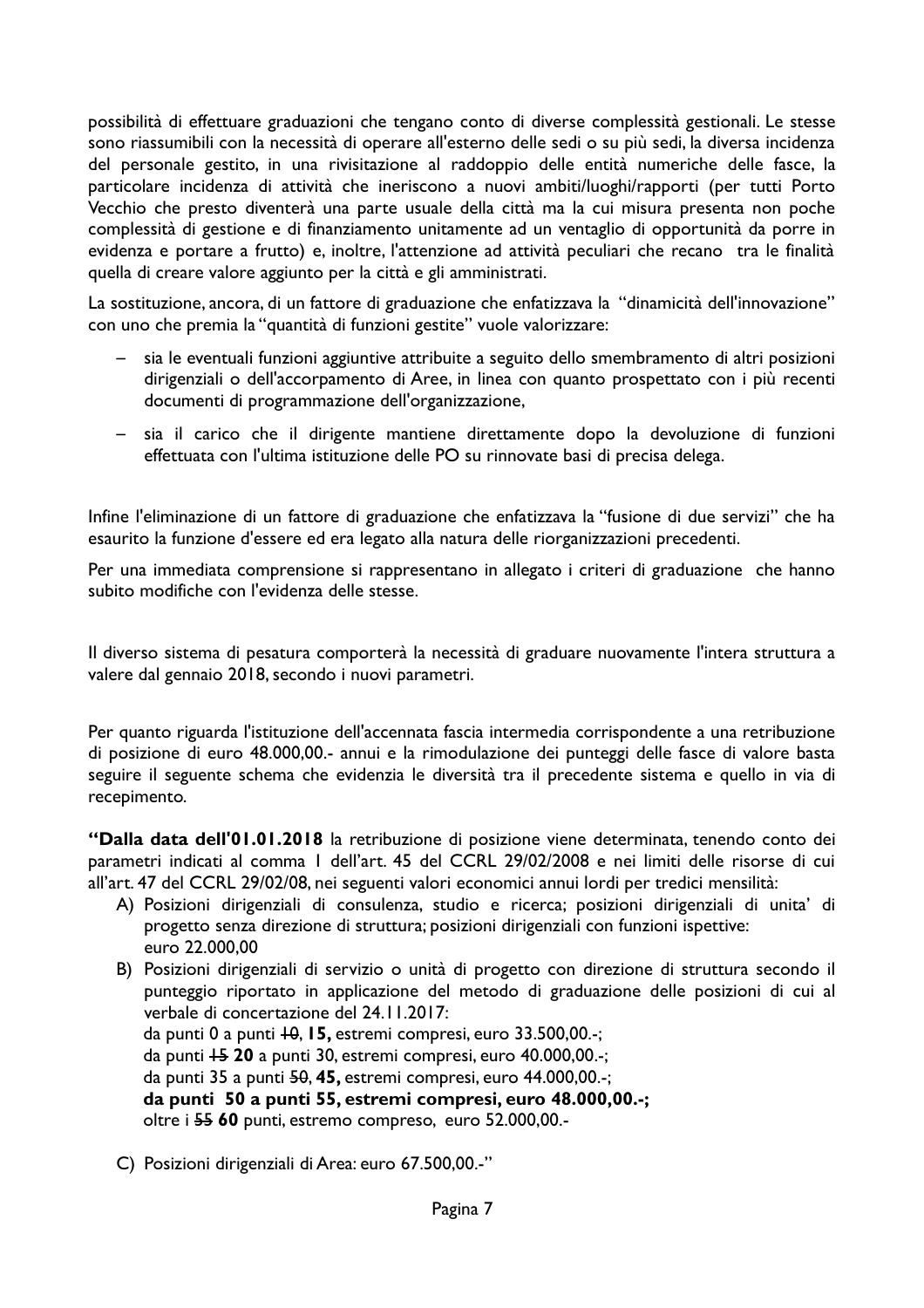Tra le novità, bisogna tenere conto che la categoria B prevedeva una sottofascia, B 1), riservata alle posizioni di valore pari a 52.000.00.- che, per ragioni di rilevanza strategica, venivano compensate. in misura globale senza l'uso di fattori analitici, con una retribuzione di posizione di euro 55.000,00, anziché di 52.000.00.-

Tale fascia speciale è stata abolita, rimettendo l'intero sistema alla graduazione analitica dei fattori.

Nell'ambito del verbale di concertazione, già in data 25.07.2017, e successivamente in fase di applicazione concreta, tramite il verbale del 20.11.2017, sono state individuate, e soltanto in via transitoria, delle funzioni, all'attribuzione delle quali, con l'accordo delle parti, si determina per un periodo limitato, con termine massimo al 3.12.2018, l'attribuzione di una retribuzione di posizione aggiuntiva di euro 10.000,00.-.

L'istituto è applicabile a posizioni dirigenziali che non raggiungano il massimo attribuibile (euro 67.500,00.-) per effetto dell'art. 45 del ccrl 29.2.2008 come modificato dal ccrl 30.09.2010.

Con riferimento all'articolo 5 "retribuzione di risultato"

Per l'anno 2017, come già accaduto negli anni 2013 e 2014, si è regolamentata la possibilità di erogare, come retribuzione di risultato, una quota (70%) delle somme entrate nella costituzione del fondo [articolo 47, comma 1, lettera h) del ccrl 29.02.2008] a titolo di onnicomprensività del trattamento economico, come previsto dall'articolo 24 del decreto legislativo n. 165/2001 e disciplinato dall'articolo 57 del CCRL 19.06.2003, che prevede la possiblità di utilizzarle per incrementare la retribuzione di risultato dei dirigenti che hanno contribuito alla loro acquisizione, trattandosi di compensi aventi carattere episodico, fermo restando il rispetto del limite massimo di costituzione del fondo ai sensi dell'attuale normativa (art. 23, comma 2, del decreto legislativo n. 75 del 25.05.2017).

Si tratta di una somma introitata (acc. n. 2017/871) nel 2017 dal Comune a carico della Consulta d'Ambito Territoriale Ottimale Orientale Triestina (CATO OT) che si è avvalsa, nel 2015, delle prestazioni di un dirigente comunale per svolgere le funzioni di Direttore, secondo quanto stabilito nella convenzione adottata dal CATO OT e recepita dal Comune di Trieste con deliberazione giuntale n. 642 del 30.12.2015.

Nell'ambito dell'articolo 5, è stata regolata una fattispecie residuale relativa ai casi di assenza dal servizio dei dirigenti per periodi superiori ai 30 giorni. Si è stabilito che la retribuzione di risultato per il periodo di sostituzione è da attribuire al dirigente sostituto, previa formalizzazione di uno specifico incarico ad interim da cui discende in capo al dirigente sostituto la responsabilità degli obiettivi posti a carico della struttura interessata dalla sostituzione ed infine il titolo per partecipare alla distribuzione della premialità in caso di raggiungimento degli stessi.

Con riferimento all'articolo 6 "Regole per la sostituzione dei dirigenti":

Con il verbale del 25.07.2017 si è stabilito il principio secondo il quale la sostituzione dei Direttori di Area avviene con altri Direttori di Area (per un massimo di tre strutture gestite) anziché con il coinvolgimento dei Dirigenti di Servizio, in ragione della trasversalità insita nel ruolo. Per rendere più incisiva questa scelta, è stata inserita anche una nota programmatica prevedente il passaggio alla disciplina della sostituzione tramite Dirigenti di Servizio solo nel caso si pervenga ad una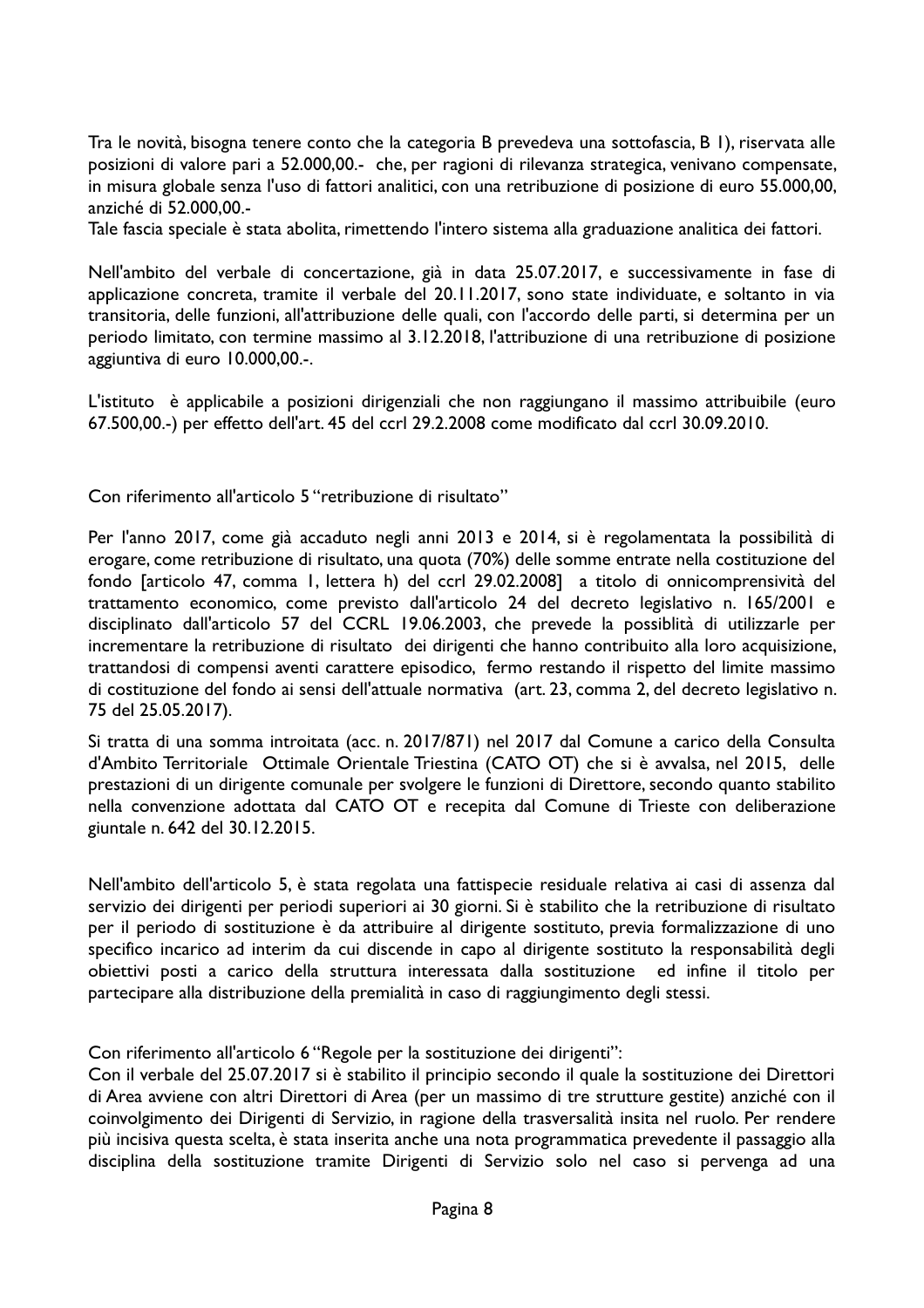macrostruttura costituita da 4 Aree di coordinamento invece delle attuali 8, in linea pertanto con i più recenti documenti di organizzazione e con i programmi politici.

Viene ribadito inoltre che i periodi di ferie devono essere compatibili con le regole di sostituzione vigenti.

Con il verbale di concertazione del 25.07.2017 sono state, infine, poste le seguenti norme transitorie di cui la prima non ha avuto ancora alcuna attuazione mentre, per l'applicazione della seconda, è stata convenuta, con il verbale di concertazione del 20.11.2017, la fattispecie della funzione di supporto al Direttore Generale in relazione all'attività di coordinamento sul tema "Porto Vecchio".

#### "NORMA TRANSITORIA N.I.

Al fine di permettere l'assorbimento delle funzioni concernenti la gestione dell'attività degli istituti secondari di secondo grado provenienti dalla "dismessa" Provincia, fino al 31.12.2018, la retribuzione di posizione delle strutture che gestiscano le predette funzioni viene integrata con un ulteriore importo pari a euro 10.000,00.- annui, ferma restando l'invarianza delle altre funzioni ed ove non si crei una struttura autonoma dedicata

#### **NORMA TRANSITORIA N. 2**

Analogo principio transitorio potrà essere applicato anche in altre situazioni che le parti potranno convenire."

L'impatto economico dell'attuazione della norma n. 2 viene recepito nella costituzione e nell'erogazione del fondo per il trattamento acessorio, sottoposto all'esame contestualmente e meglio evidenziato nel prosieguo. Il conteggio delle relative somme nell'ambito delle risorse destinate alla retribuzione di posizione e conseguentemente di risultato, per l'unico mese di utilizzazione nel 2017, comporta comunque una somma molto inferiore rispetto all'importo stabilito per un anno intero. L'importo annuale dovrà essere tenuto in conto nella determinazione delle risorse per il 2018.

Determinazione delle risorse per la retribuzione di posizione e di risultato per il 2017

Con riferimento all'anno 2017, la composizione del fondo ha registrato una riduzione naturale, per effetto della riduzione della macrostruttura organizzativa dalle 33 alle 31 posizioni dirigenziali, di euro 51.189,57.- rispetto al limite massimo, pari all'importo utilizzato nel 2016. Quindi, diversamente dallo scorso anno, non si è posta alcuna necessità di operare le decurtazioni per il rispetto del limite massimo previsto dall'articolo 23 comma 2 del decreto legislativo n. 75/2016. Il fondo 2017 finanzia, pertanto, tutte le strutture dirigenziali sia coperte che scoperte e quindi affidate per i periodi di riferimento ad interim a dirigenti interni dell'ente titolari di altri strutture. Ciò comporta che la spesa a consuntivo sia inferiore all'importo del fondo e che si verifichino delle inversioni di spesa tra la posizione e il risultato rispetto al preventivato, in quanto gli incarichi ad interim vengono ricompensati con somme aggiuntive, a titolo di retribuzione di risultato. Il fondo 2017 finanzia anche le poste del contratto decentrato integrativo relativo agli avvocati dirigenti del comune e, come regolato dal verbale di concertazione oggetto del controllo, anche l'applicazione della norma transitoria n. 2 citata, che per il mese di attivazione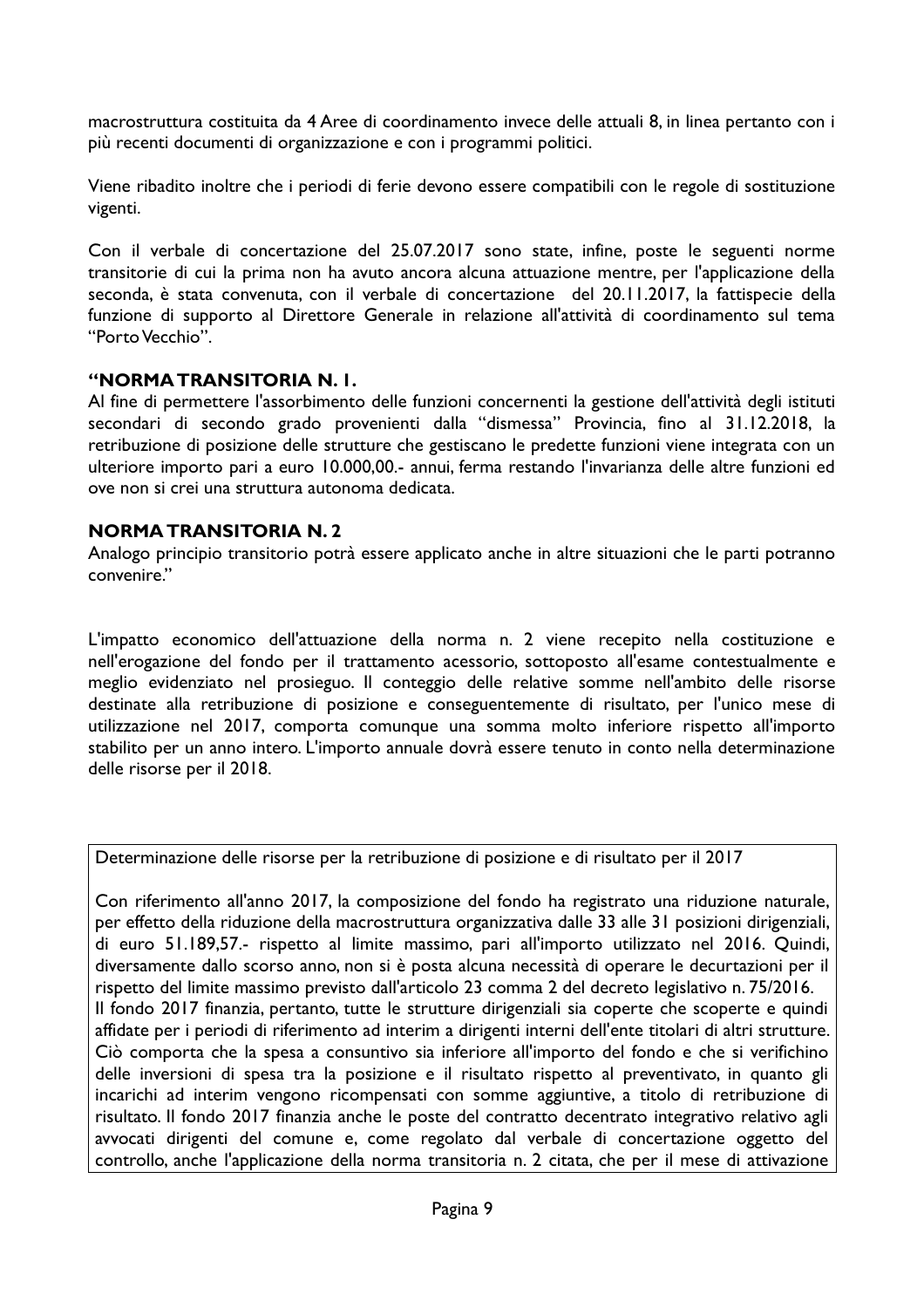(dicembre), comporta una spesa proporzionata rispetto al valore di 10.000,00 euro annui previsti per un intero esercizio dalla norma transitoria n. I citata.

Contempla inoltre a titolo meramente episodico per il 2017 le somme introitate dal Comune a titolo di compenso per l'utilizzazioen da parte del CATO OT di un dirigente comunale, come descritto sopra.

Tutte le poste considerate rientrano negli elementi computabili per il calcolo del tetto che come dimostrato nelle tabelle della relazione tecnico finanziaria non viene mai eroso.

b) Quadro di sintesi delle modalità di utilizzo delle risorse del fondo da parte dell'ipotesi di contrattazione integrativa.

Si riportano due tabelle di sintesi delle modalità di utilizzo e si rinvia a quanto descritto anche nella relazione tecnico-finanziaria.

| Limite per l'anno 2017 uguale alle risorse determinate per l'anno 2016 |              |  |
|------------------------------------------------------------------------|--------------|--|
| Limite da rispettare nel 2017                                          | 2.198.025,00 |  |

Destinazione delle risorse 2017 relativamente alla retribuzione di posizione e retribuzione di risultato relative all'intera macrostruttura come sommatoria di periodi.

| Retribuzione di posizione                                                                                                                 | 1.553.058,90      |
|-------------------------------------------------------------------------------------------------------------------------------------------|-------------------|
| Retribuzione di risultato                                                                                                                 | 543.570,62        |
| Altri compensi: compensi legali relativi a sentenze con spese compensate<br>(CCDI 17.05.2007)                                             | 39.726,00         |
| Onnicomprensività (somma da destinare al dirigente)                                                                                       | 9.333,30          |
| Applicazione norma transitoria n. I e n. 2 del verbale di concertazione per il<br>periodo 01.12.2017 - 31.12.2017 (posizione + risultato) | 849, 32 + 297, 26 |
| Totale complessivo 2017                                                                                                                   | 2.146.835,43      |

Tabella di destinazione delle risorse 2017 con gli importi a consuntivo previsti sulla base delle regole vigenti relativamente a retribuzione di posizione e retribuzione di risultato per gli incarichi a tempo indeterminato, determinato, temporanei nonché per gli incarichi ad interim sulle posizioni vacanti.

| Retribuzione di posizione                                                                                         | 1359327,4  |
|-------------------------------------------------------------------------------------------------------------------|------------|
| Retribuzione di risultato                                                                                         | 623106,98  |
| Altri compensi: compensi legali relativi a sentenze con spese<br>compensate (CCDI 17.05.2007)                     | 39726      |
| Onnicomprensività (somma da destinare al dirigente)                                                               | 9333,3     |
| Applicazione norma transitoria n. I e n. 2 del verbale di concertazione<br>per il periodo 01.12.2017 - 31.12.2017 | 1146,58    |
| Totale                                                                                                            | 2032640,26 |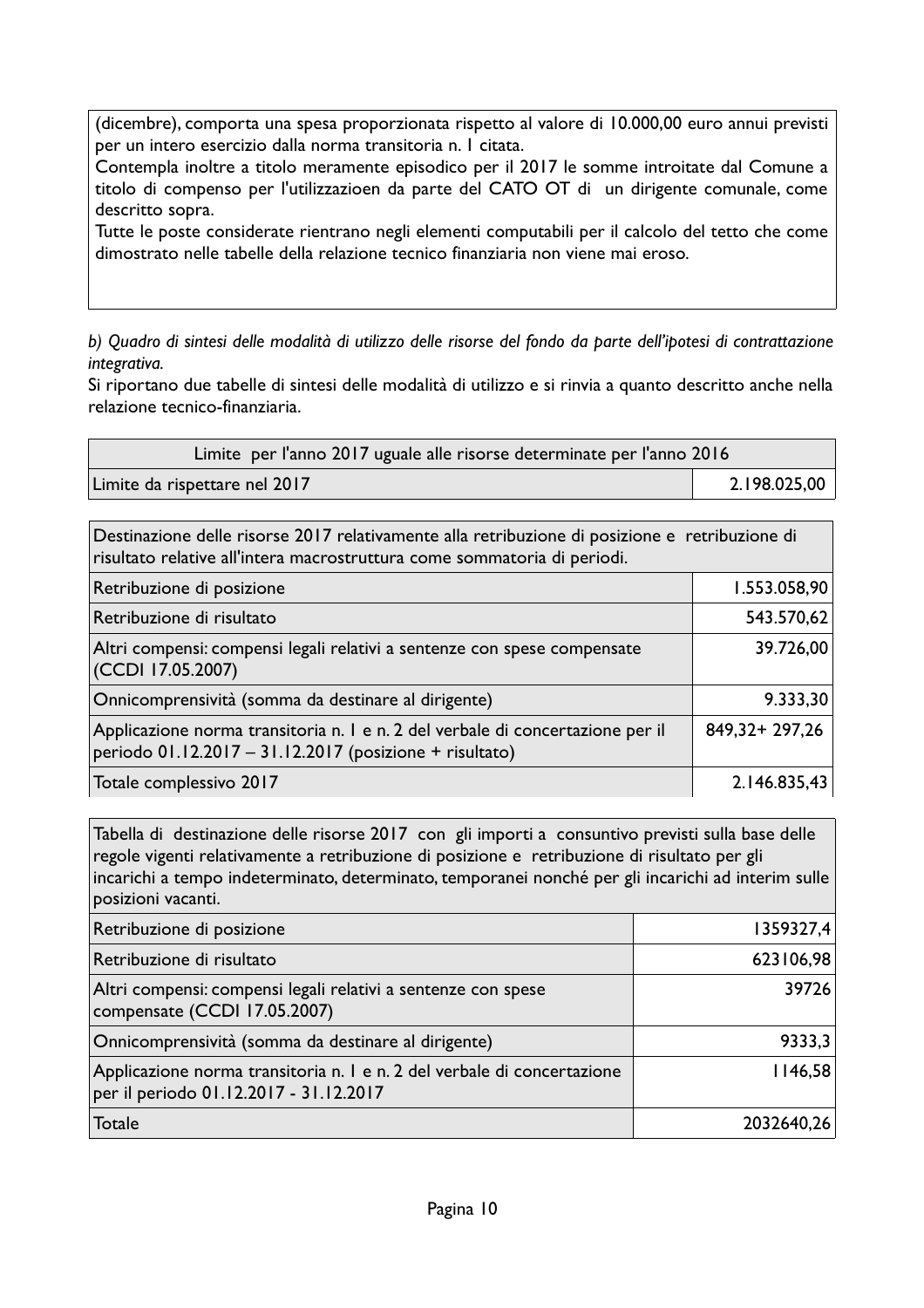c) Effetti abrogativi impliciti

Non rilevante

d) Illustrazione e specifica attestazione della coerenza con le previsioni in materia di meritocrazia e premialità (titolo III del D.Lgs. 150/2009, CCNL) ai fini della corresponsione degli incentivi della Performance.

Il premio di risultato viene corrisposto secondo le regole solo a seguito dell'effettuazione della valutazione delle competenze organizzative e del completamento del monitoraggio del raggiungimento degli obiettivi.

e) illustrazione e specifica attestazione della coerenza con il principio di selettività delle progressioni economiche finanziate con il Fondo per la contrattazione integrativa - progressioni orizzontali - ai sensi dell'art. 23 del D.Lgs. 150/2009 (previsioni di valutazioni di merito ed esclusione di elementi automatici come l'anzianità di servizio).

Parte non pertinente allo specifico argomento di contrattazione sottoposto alla certificazione.

f) Illustrazione dei risultati attesi dalla sottoscrizione dell'ipotesi di contratto integrativo, in correlazione con gli strumenti di programmazione gestionale adottati dall'Amministrazione in coerenza con le previsioni del Titolo II del D.Lgs. 150/2009.

Quelli previsti dal Piano della Performance 2017-2019, unificato organicamente con il Piano Esecutivo di Gestione 2017-2019, approvato con deliberazione giuntale n. 350 del 9.08.2017

g) Altre informazioni eventualmente ritenute utili per la migliore comprensione degli istituti regolati dal contratto

**Nulla** 

Trieste, 05.12.2017

La Responsabile di PO (dott.ssa Eugenia Grazia Lyndha Siclari)

(Documento firmato digitalmente)